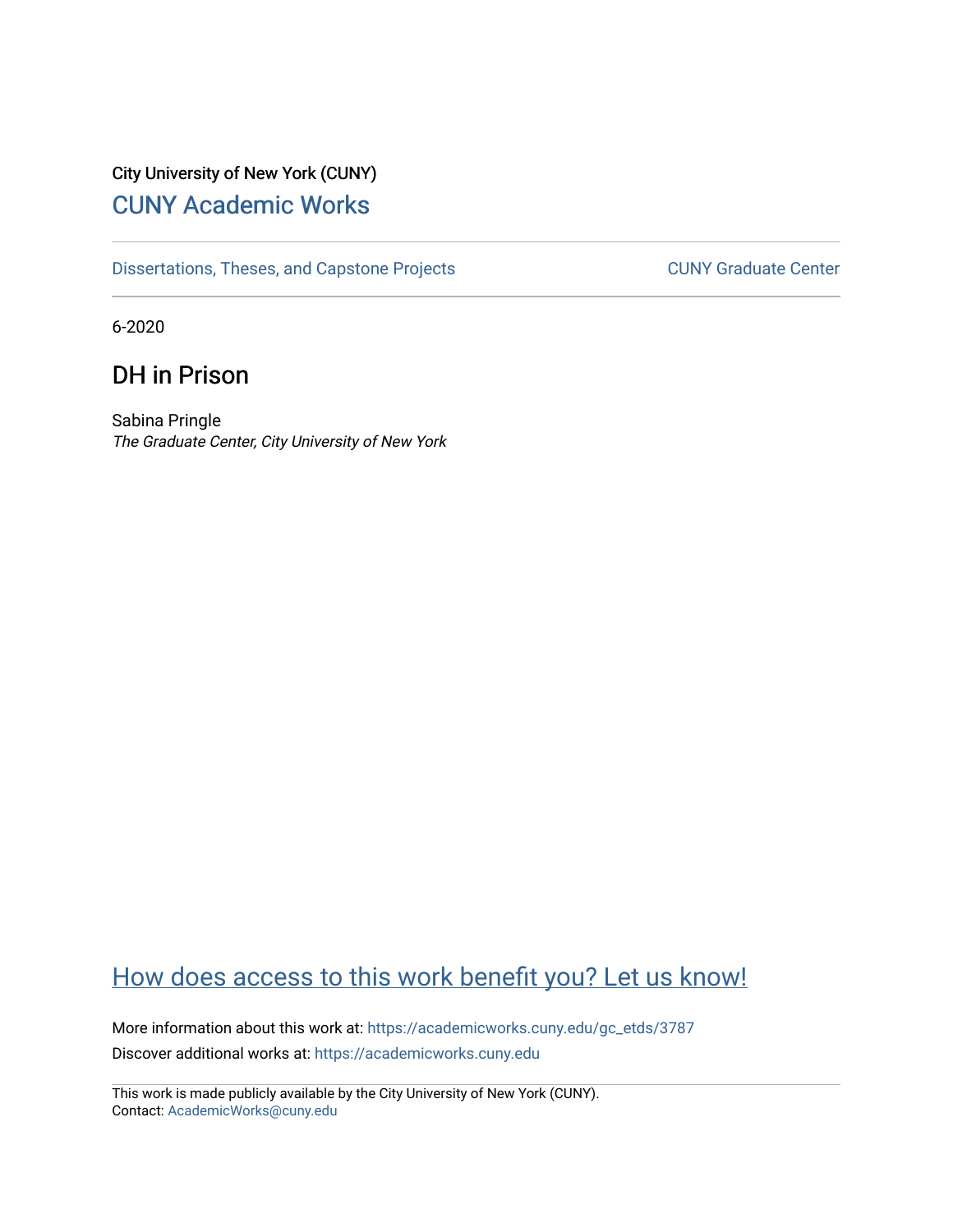DH IN PRISON

by

### SABINA PRINGLE

A master's thesis submitted to the Graduate Faculty in Digital Humanities in partial fulfillment of the requirements for the degree of Master of Arts, The City University of New York

2020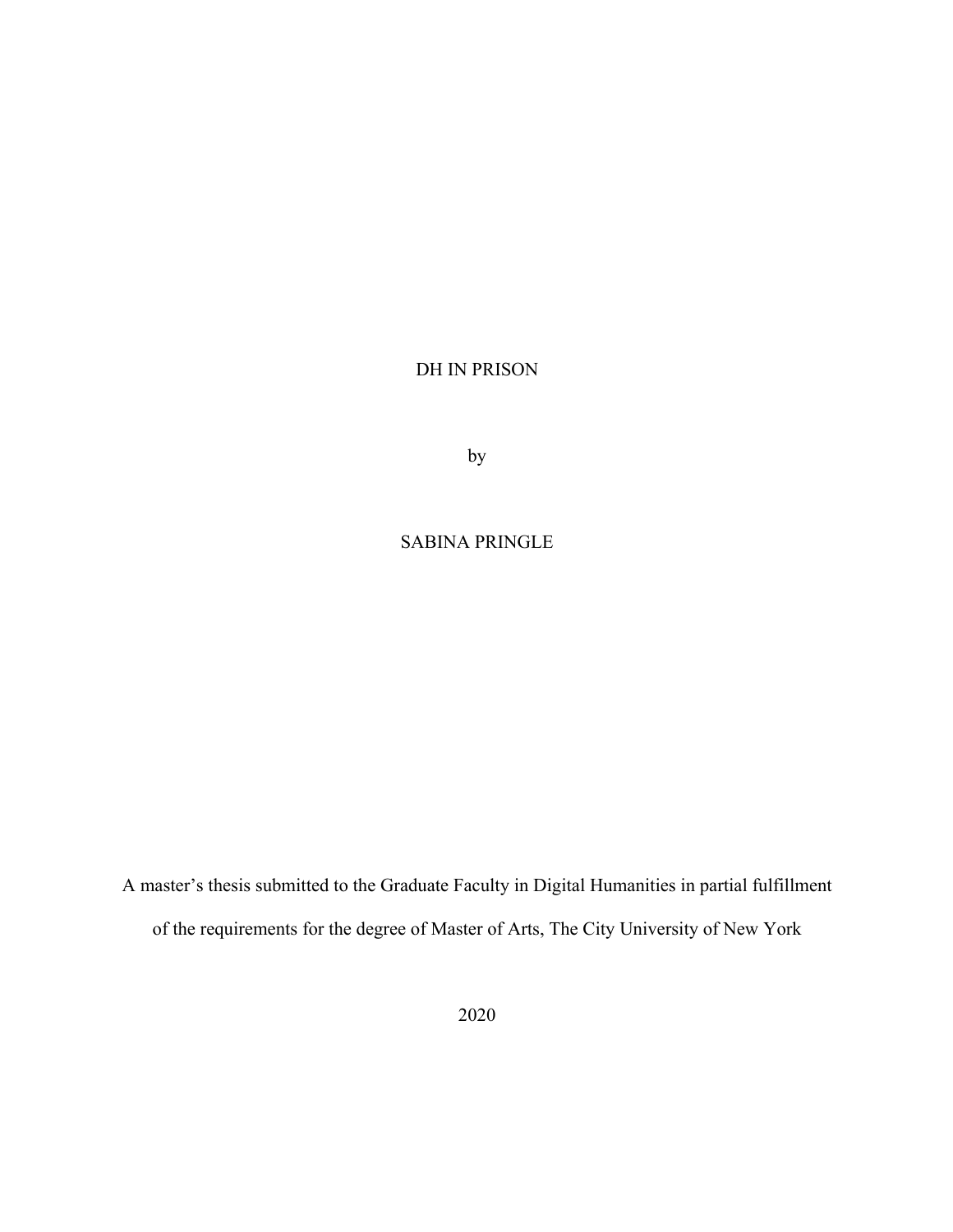© 2020

## SABINA PRINGLE

All Rights Reserved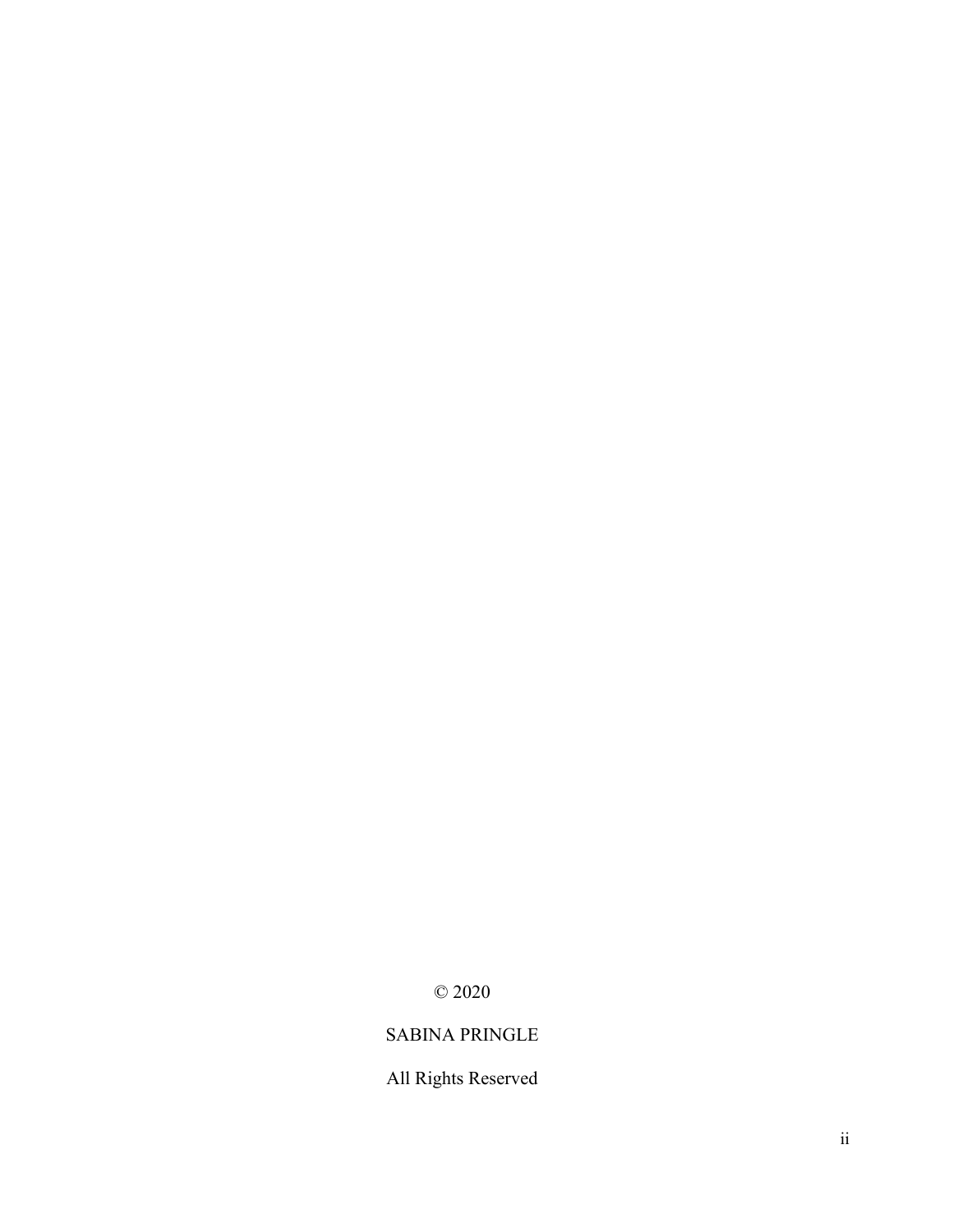#### ABSTRACT

#### DH in Prison

by

#### Sabina Pringle

Advisor: Matthew K. Gold

With the aim of extending academic opportunities to system-impacted students, **DH in Prison** is a capstone and thesis in partial fulfillment of the requirements for the degree of Master of Arts in Digital Humanities, The City University of New York. DH in Prison discusses the need for including digital humanities courses in college-in-prison programs and outlines how minimal computing methods can be used to offer incarcerated students an introductory digital humanities course and teach them the necessary technical skills. Its sibling site **Intro to DH** is a proof of concept for the course itself.

So far, there have been only a few digital humanities projects in prisons in the U.S.. This is partly because restrictions on the use of electronic devices make digital resources mostly unavailable to incarcerated students. In view of these existing restrictions, the course envisioned here relies on minimal computing solutions to work under a wide range of prison-specific constraints including hardware, software, connectivity, and the probability that some incarcerated students may not have all the technical skills they will need to take an undergraduate digital humanities course.

The course model included in this project adapts a series of tutorials developed by the Graduate Center Digital Fellows for the Graduate Center Digital Initiatives (GCDI) Digital Humanities Research Institute (GC DHRI), which cover basic technical skills students will need. The model course is designed to be housed on a static site and delivered in a regular classroom equipped with seventeen laptops connected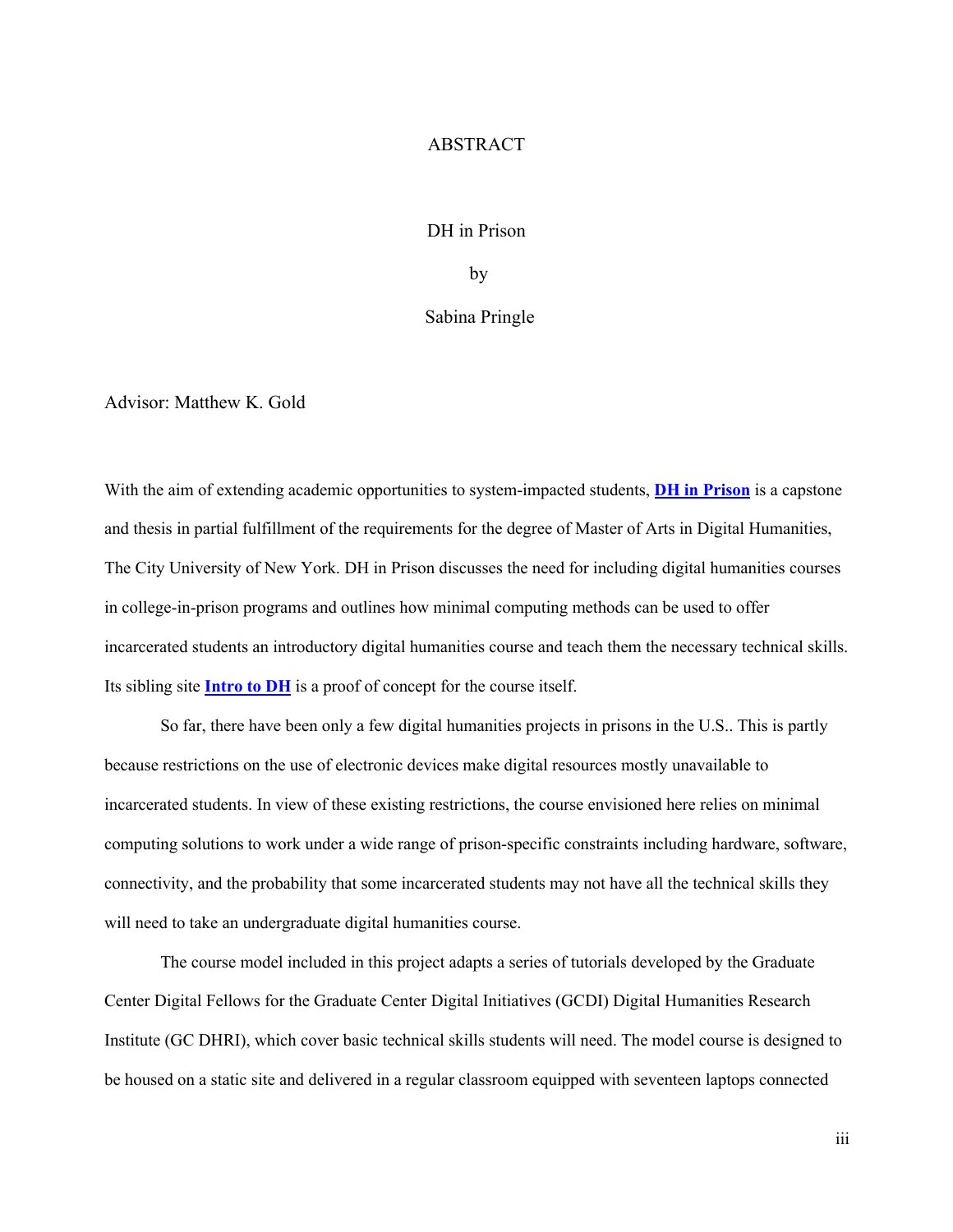by a local area network. No internet connection is needed. Students will use the laptops to explore the field of digital humanities and engage in DH praxis as they gain expertise in technical skills as well as tools and methods for humanities research. The dual purposes of this pedagogical initiative are, on one hand, to provide students with tools to engage in humanities scholarship and, on the other hand, to learn digital skills which will help them find employment upon release. The technical part of the course covers the command line, version control, HTML and CSS, Jekyll (Ruby) and Python.

The solutions sought in this capstone/thesis are influenced and inspired by conversations, praxis and ideas that grew out of the field of minimal computing. As such, the envisioned Intro to DH in prison aims to fulfill student needs at minimal cost, keeping in mind monetary cost, cost in labor, learning curves, environmental impact, and independence. A case study and possible proposal to teach this course in the John Jay College of Criminal Justice Prison-to-College Pipeline program at Otisville Correctional Facility is included in chapter five.

DH in Prison is published at https://binipringle.github.io/dh-in-prison/ and its GitHub repository is at https://github.com/binipringle/dh-in-prison. Its sibling site, Intro to DH, is published at https://binipringle.github.io/intro-to-dh/ and its GitHub repository is at https://github.com/binipringle/introto-dh.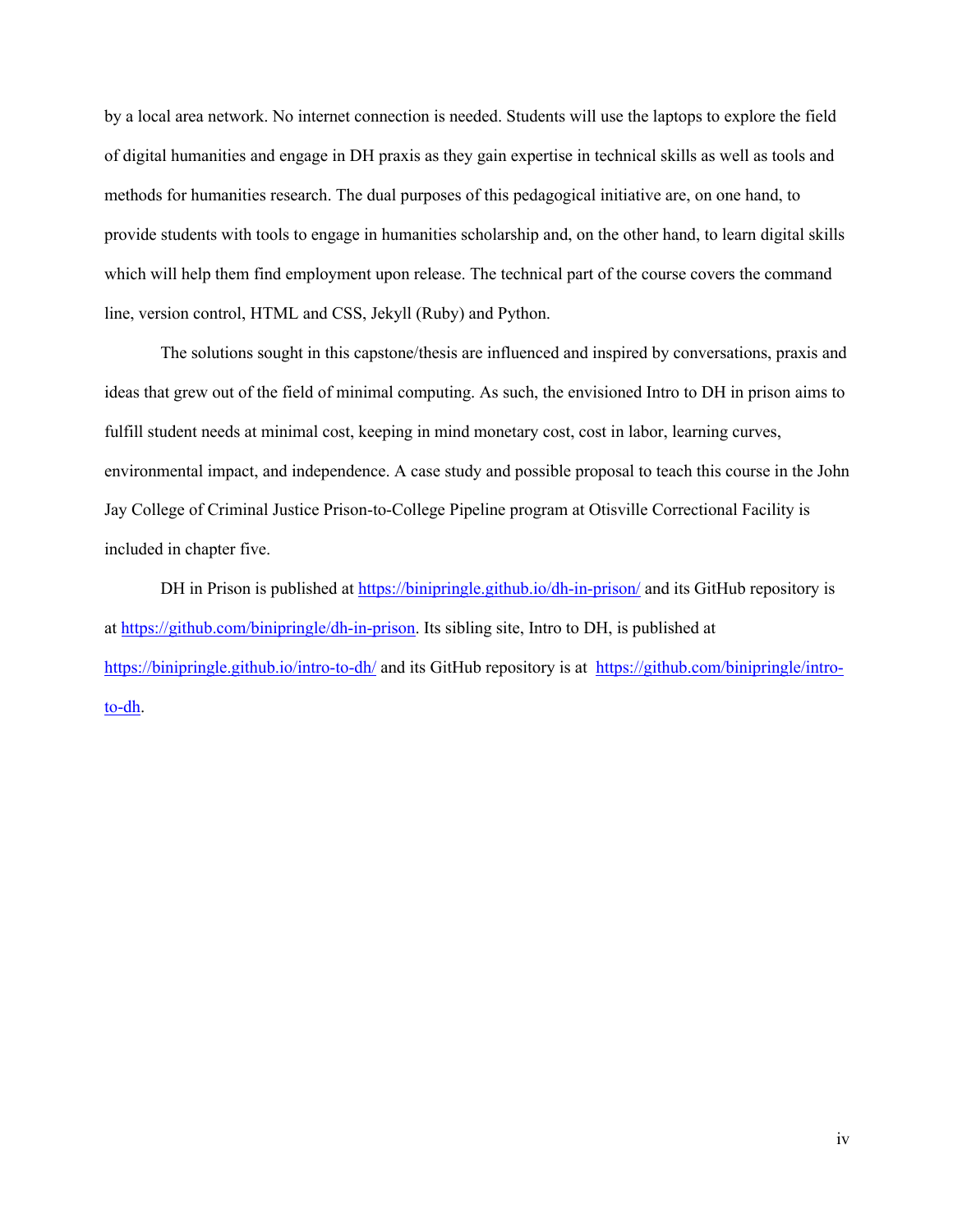#### ACKNOWLEDGMENTS

Like many digital humanities projects, **DH in Prison/Intro to DH** is built upon and informed by community work. I am strongly indebted to the CUNY Graduate Center *Digital Humanities Program* for providing a real community and for facilitating many formal and informal gatherings, workshops, academic events and conversations that informed and nourished my work.

I am deeply grateful to my thesis advisor Matthew K. Gold who inspired me, encouraged me, helped me sharpen, develop and scope my ideas, bore with me and supported me along the way. I am also deeply grateful to Patrick Smyth for his encouragement and support (Patrick told me back in 2018 that this project "has legs," which, coming from Patrick, meant a great deal to me) and for kindling in me, through his awesome pedagogy, a real love for coding and exploring the affordances of digital tools for doing meaningful humanities work.

I want to express my heartfelt gratitude to all the GC Digital Fellows who welcomed me weekly in their office hours, helped me when I got stuck, taught me in their workshops and always generously shared their expertise. Particular thanks to Javier Otero Peña, Olivia Ildefonso, Filipa Calado and Rafael Davis Portelo. I want to thank Lisa Marie Rhody for her encouragement and advice and for organizing the GC DHRI, which is a model that guides this project in many ways. I am grateful to Alex Gil, Marii Nyröp and the Global Outlook::Digital Humanities for their work and conversations which inspired, informed and guided mine, and specifically to Alex for the Ed. Jekyll theme and for its excellent documentation.

I also want to extend my sincere thanks to my fellow student and friend Carolyn McDonough, who listened to me, gave me lots of ideas, supported me and shared much-needed comic relief in our conversations about a fictitious "valve therapy" treatment to decompress when the rigors of academic work required a break. I want to thank Irma Ostroff and Lance Jay Brown for looking at endless iterations of this project, sharing my enthusiasm, and encouraging and listening to me. Sincere thanks to Carla Cappetti, Joshua Wilner and Barbara Gleason for teaching me a lot of what went into this thesis, and to Ilian David Sanchez Rodriguez and Gisella Lopez Bautista for their support and for jumping in with their awesome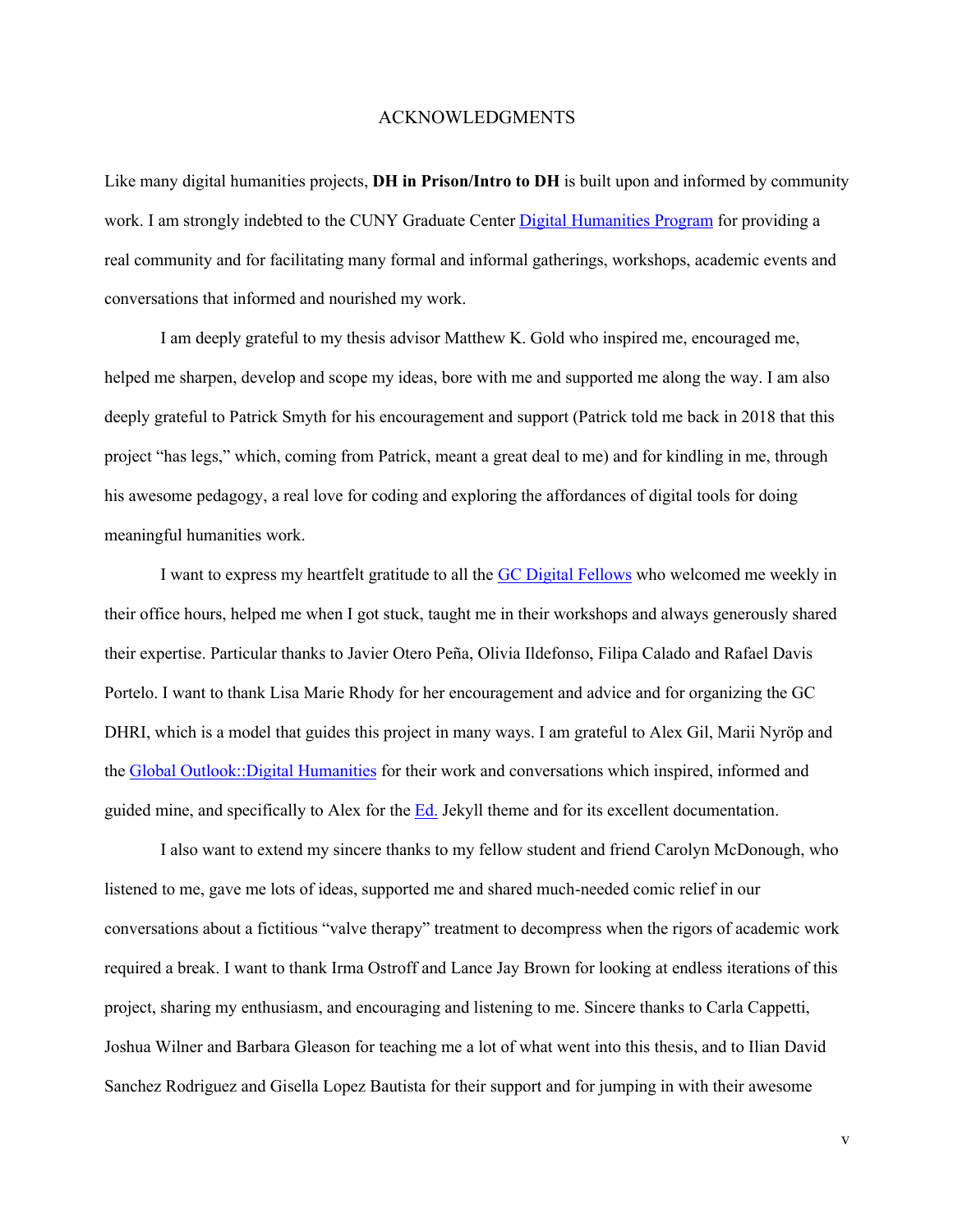artwork. I am grateful to Olga Dais for her continued support and encouragement, and to Lisa Hochstadt for her ongoing encouragement and support and for helping me prepare my lightning talk.

Last but not least, I want to thank the students I tutor at Metropolitan Detention Center Brooklyn for helping me manifest my concept, and to understand some of the things that they would need to help them learn if a **DH in Prison/Intro to DH** or similar course were made available to them.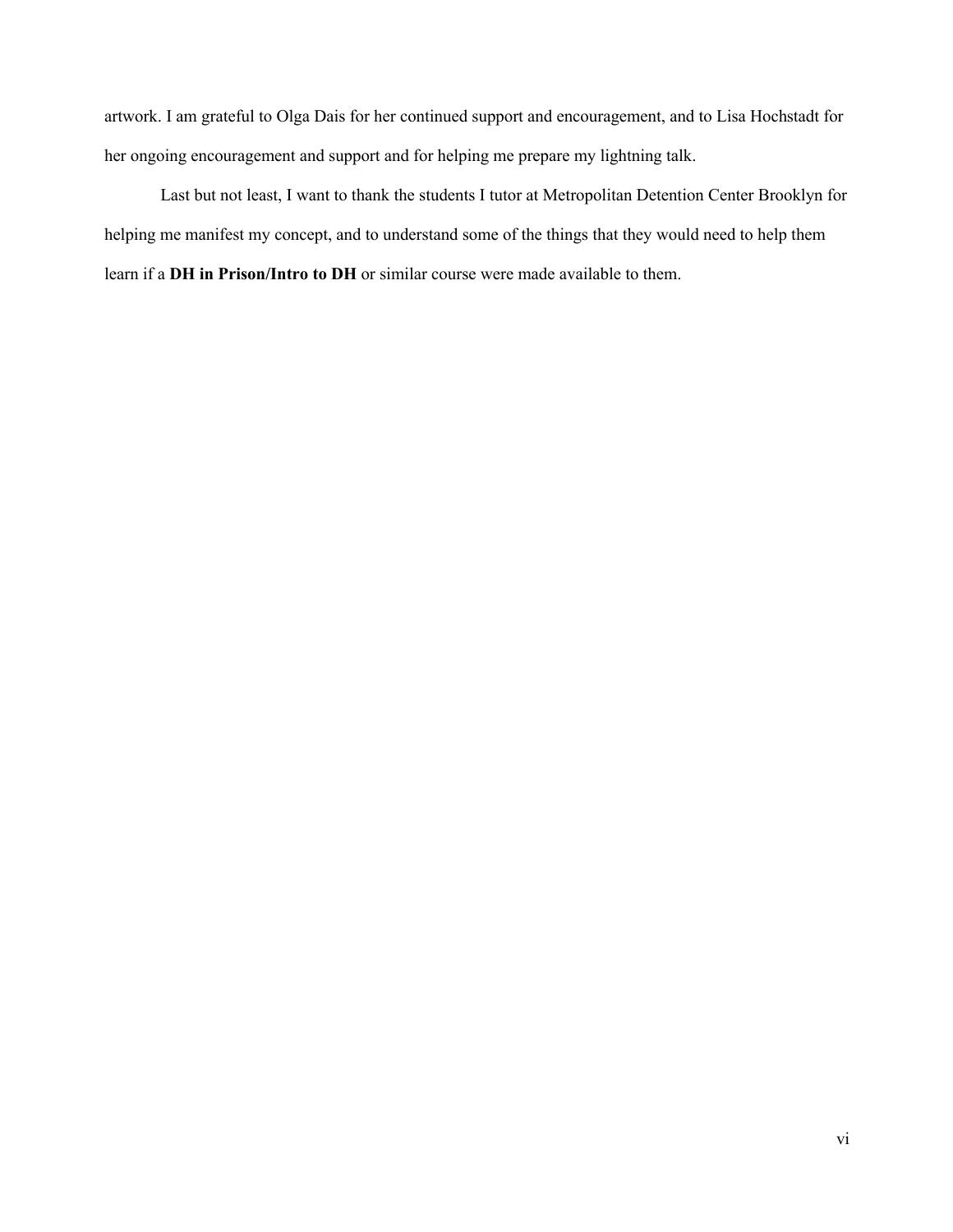### DIGITAL MANIFEST

- I. Abstract (PDF)
- II. Acknowledgments (PDF)
- III. WARC files
	- a. Project website 1 ("DH in Prison") Archived version of https://binipringle.github.io/dh-in-prison/
	- b. Project website 2 ("Intro to DH") Archived version of https://binipringle.github.io/intro-to-dh/
- IV. Code and other deliverables
	- a. Zip file containing the contents of the GitHub repository of website 1 at the time of deposit (https://github.com/binipringle/dh-in-prison )
	- b. Zip file containing the contents of the GitHub repository of website 1 at the time of deposit (https://github.com/binipringle/intro-to-dh )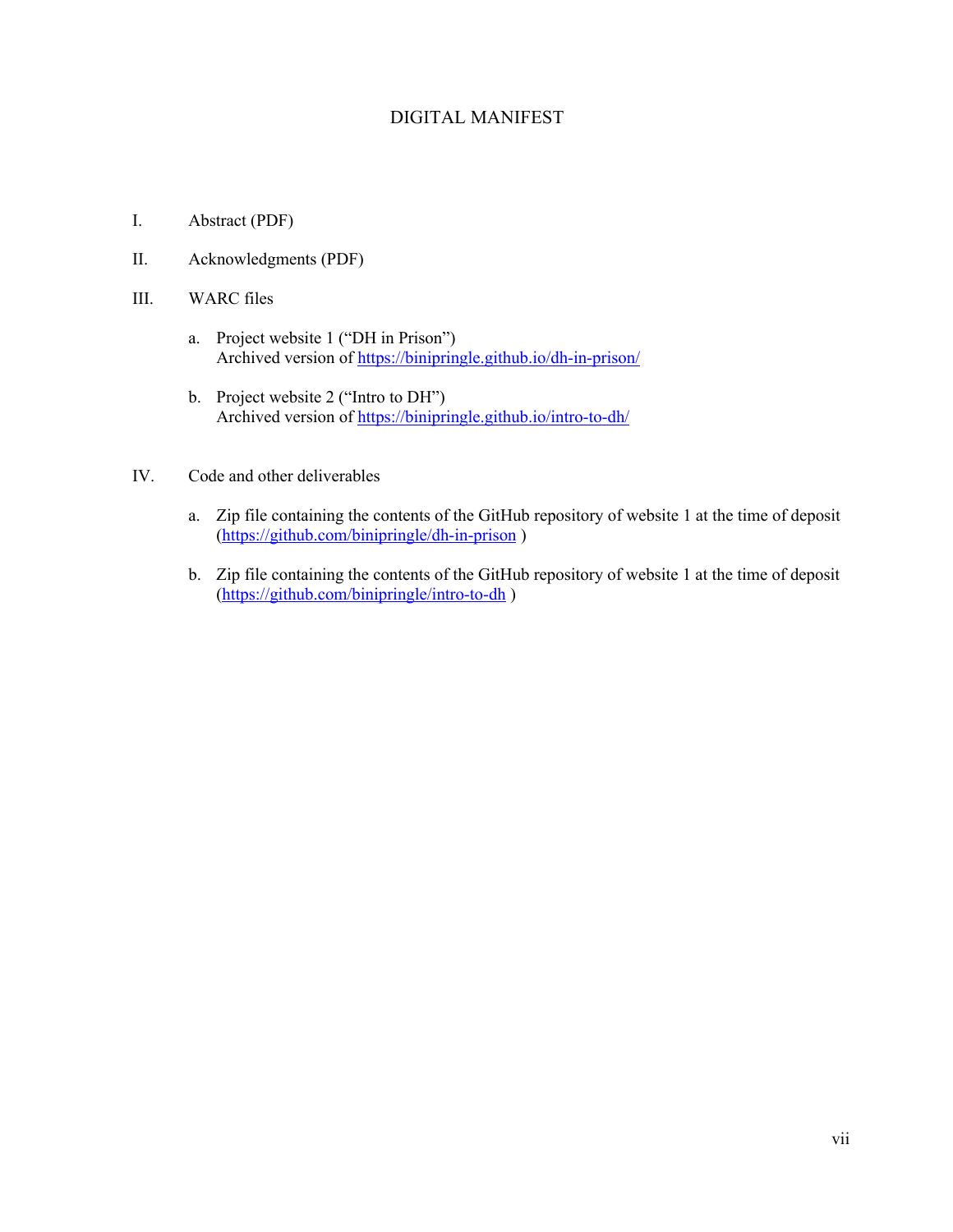### GLOSSARY OF FUNCTIONS

| bash                                                                                                                                               |                                                                                                                                                           |
|----------------------------------------------------------------------------------------------------------------------------------------------------|-----------------------------------------------------------------------------------------------------------------------------------------------------------|
| ~/Downloads/Anaconda3-<br>2020.02-Linux-x86 64.sh                                                                                                  | tells your computer to install Python 3.7 using the Anaconda Python<br>3.7 installer                                                                      |
| bundle exec jekyll serve                                                                                                                           | builds and serves the static site locally if you are running multiple<br>Ruby environments using bundler                                                  |
| bundle install                                                                                                                                     | fetches all remote sources, resolves dependencies and installs all<br>needed gems                                                                         |
| bundle update                                                                                                                                      | updates the consistent environment for Ruby projects by tracking,<br>installing, deleting and replacing the exact gems and versions that<br>are needed    |
| code -v                                                                                                                                            | tells you what version of Visual Studio Code is installed on your<br>computer                                                                             |
| gem install bundler                                                                                                                                | provides a consistent environment for Ruby projects by tracking and<br>installing the exact gems and versions that are needed                             |
| git -- version                                                                                                                                     | tells you what version of Git is installed on your computer                                                                                               |
| jekyll-v                                                                                                                                           | tells you what version of Jekyll is installed on your computer                                                                                            |
| jekyll build                                                                                                                                       | builds a site folder                                                                                                                                      |
| jekyll serve                                                                                                                                       | builds and serves the static site locally                                                                                                                 |
| python --version                                                                                                                                   | tells you what version of Python is installed on your computer                                                                                            |
| ruby -v                                                                                                                                            | tells you what version of Ruby is installed on your computer                                                                                              |
| rvm-version                                                                                                                                        | check to see if your computer has Ruby Version Manager installed; if<br>it doesn't, see RVM documentation at https://rvm.io/rvm/install to<br>install RVM |
| rvm gemset create ed                                                                                                                               | creates the set of ruby gems that build the Jekyll site                                                                                                   |
| rvm gemset use ed                                                                                                                                  | tells your computer to use the ed Jekyll theme                                                                                                            |
| sha256sum /file/path                                                                                                                               | tells your computer to open the Python 3.7 installer and install<br>Python 3.7                                                                            |
| sudo apt update                                                                                                                                    | updates package management tools                                                                                                                          |
| sudo apt update                                                                                                                                    | installs Git                                                                                                                                              |
| sudo apt-get install libgl1-<br>mesa-glx libegl1-mesa<br>libxrandr2 libxrandr2 libxss1<br>libxcursor1 libxcomposite1<br>libasound2 libxi6 libxtst6 | installs the extended dependencies for Qt (this is for using Anaconda<br>to install Python 3.7 for Linux)                                                 |
| sudo apt-get install ruby-full                                                                                                                     | tells your computer to install Ruby                                                                                                                       |
|                                                                                                                                                    |                                                                                                                                                           |